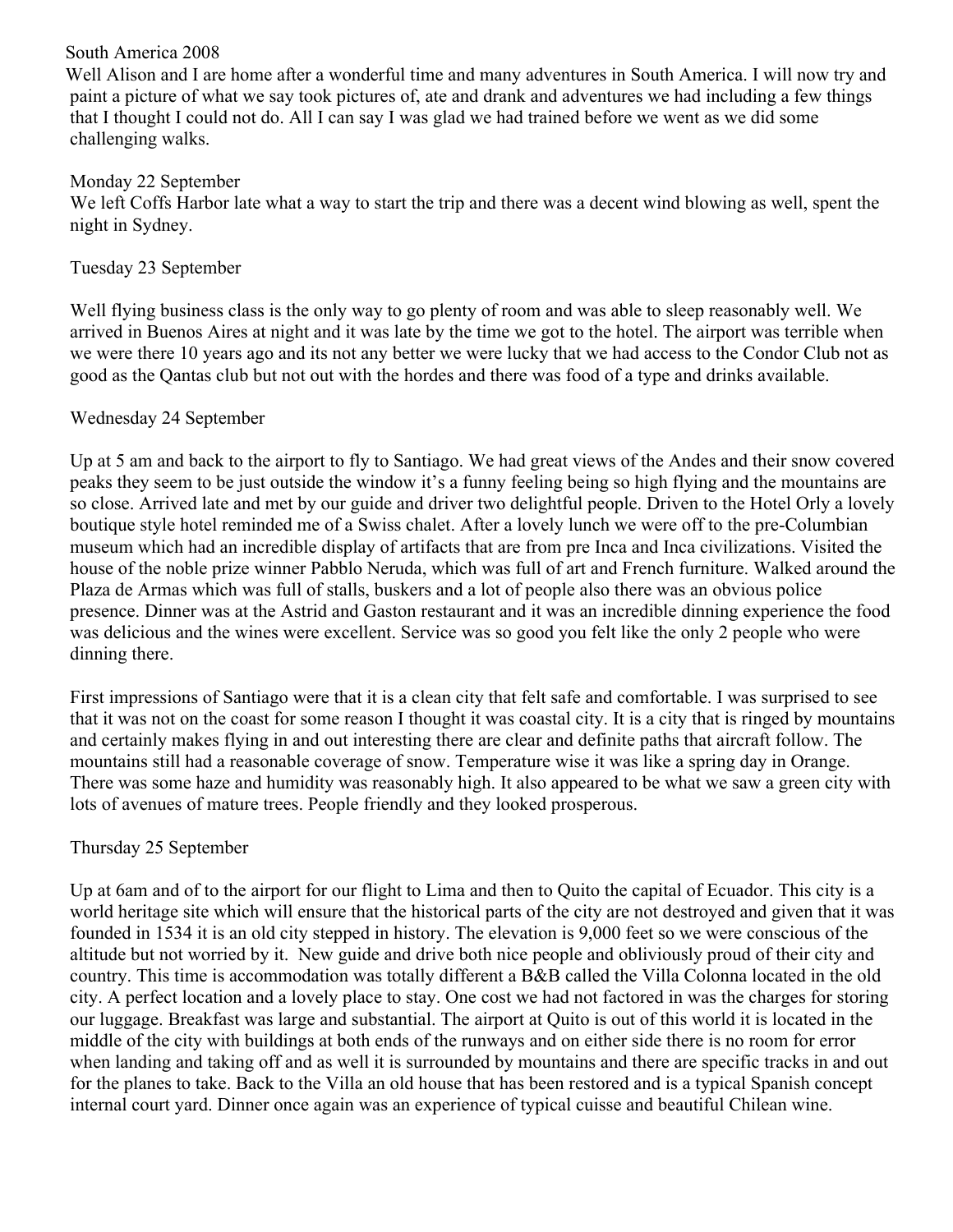### Friday 26 September

We walked from our B&B down narrow cobblestone streets though the old city which has a Spanish influence and little shops everywhere were you can buy almost any thing. Features of the old city included the La Plaza de Ia Independence, several cathedrals with each one full of art work and gold and the Museo de la Ciudad that originally was a hospital and now provides an insight to what life was like in colonial Quito. We drove to top of El Panecillo which gives us an overview of old Quito. The city of Quito is a long settlement in a narrow mountainous valley. We then drove out of Quito to Rumicucho with lunch at El Crater This was a fascinating place the clouds are forced up over the mountains and descend over the crater about lunch time each day. The loos at this restaurant were interesting the female door had a set of boobs and the male door was adorned by the male antimony. We went to the site of the true equator 00, 00', 00 as calculated with the global positioning system. We were able to stand with both feet in each of the hemisphere it was a very interesting place with simple demonstrations using water to show the pull from each of the hemispheres.

 Before dinner we walked in the old city and saw bizarre and fascinating gargoyles as well a horse drawn carriage ride around the old city which was a lovely experience. Dinner at the La Belle Epoque was very enjoyable food was delicious and the entertainment by 3 opera singers superb. It was also an experience of the country's laws as no alcohol was able to be served for three days before an elections and as they were having their elections on Sunday it was water only can you image if we were to do the same thing here there would be a riot.

# Saturday 27 September

Off to the airport at a nice time i.e. mid morning for our flight San Cristobal Galapagos only problem we missed the flight which was pretty distressing a combination of language issues and poor boarding processes by AeroGal. After much discussion we were rebooked to fly out next day and then we were driven to accommodation in the city which was a contrast to our previous accommodation but was fine we were able to have a meal there and our lack of Spanish was not a problem.

### Sunday 28 September

Well we got the plane this time were given VIP treatment. We were met and well looked after by a local guide. We visited the interpretation centre which was donated by Spain and focuses on the natural and cultural history of the archipelago, from its volcanic origins to the present which was very informative about how the Islands involved, the flora and fauna and the impact of civilisation in this area. We saw seal lions pelicans and arrange of other birds.

We were take out by zodiac to the Evolution were we were met by the Captain and the crew. It is obliviously an old boat that has been refitted. The invitation to an open bar was offered and we will surely take up the offer.

# Monday 29 September

Well our first night on board and slept well had my bands on just in case. We woke up to overcast weather anchored off the Island of Santa Cruz and guess who left there waterproof jacket in Quito that's right me but saved by the staff of the Evolution who provided me with a poncho. A civilized landing in that we left the zodiac (Panger) at a wharf in Puerto Ayora, then a bus trip to the Santa Cruz highlands driving through different levels of vegetation to the Los Gemelos and Cerro Chato volcanic craters. It was quiet eerie with light rain and low cloud, we saw several birds including flycatchers and Darwin's finches. Then we were off to see the giant tortoises what an incredible experience to see these large animals in a field slow walking and eating or sleeping was a pretty awesome sight. Then we had some mooring tea were Alex had some grapefruit which would have to the sweetest I have ever eaten. A bar-b-que lunch and then back to the port and off to the Charles Darwin research station were we saw George a mature and famous tortoise and many others. Here at the research station they undertake biological research and conversation programs to ensure the ongoing life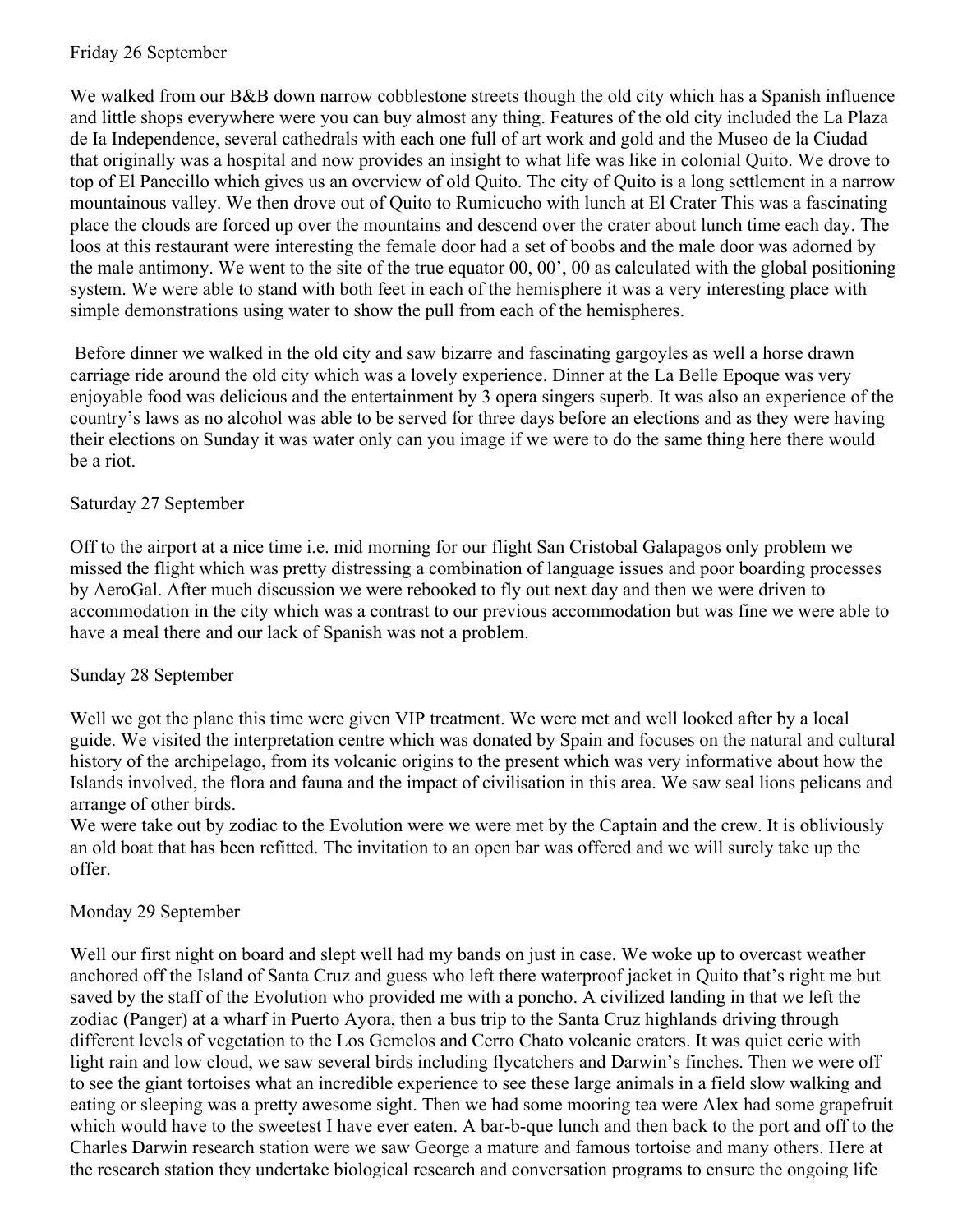of these incredible animals. The program also includes the eradication of feral pests such as pigs and goats which are interfering with the native animals. Saw nurseries were there were tortoises of various ages. I need to comment about the fruit there is no doubt about it Ecuador has an large variety of fruit that has taste and the ship had a great supply we had the choice of eating it fresh or drinking wonderful drinks made from strawberries, passion fruit guavas and many others. Upon returning from an excursion we were greet with a tempting fruit juice the only one I was not keen on was the watermelon one and there was always a variety of nibbles which were always very tempting and had to be eaten.

#### Tuesday 30 September

We sailed through out the night to San Salvador Island and had a wet landing. We saw sea lions, marine iguanas, several types of lizards and sally light-foot crabs. The iguanas are not as large as I thought and are a rather uninteresting color of grey brown but they certainly make you think about the evolution of the species and you can image the excitement that Darwin felt at his exposure to what was a rare glimpse of another world. We sailed past Buccaneers' Cove on the way to Bartholome. Island and saw some very interesting cliff faces. Arriving at Bartholome Island we see the famous Pinnacle Rock. Off in the zodiac for a dry landing. We see Galapagos Penguin similar size to our fairy penguins, sea lions, blue footed boobies and pelicans which are a brown color and smaller than ours. We then climbed 368 steps to the summit and have a panoramic view over Bartholome and other central islands was reasonably hard work but well worth it as it was a spectacular view. This area has incredible volcanic formations including lava bombs, spatter and cinder cones. There were also some interesting cacti which are growing out of the lava surface. As we were enjoying the panorama one of our group spotted a pod of dolphins so we all rushed down the hill certainly a lot easier than walking up into the panga and off to find the dolphins which we did not find but it was fun any way.

### Wednesday 1 October

This morning we are anchored off Genovesa Island which is noted for being the bird island. We landed at a rock formation that was called Prince Phillip's steps which was a bit tricky as there was a sea lion in the way but we all managed to get around with out disturbing the animal and falling into the sea. As we walked we saw red footed boobies, masked boobies and frigate birds every where. Also saw a range of other birds including mockingbirds, finches, swallowed tailed gulls and the brown pelicans. The birds sat and posed for us and it was a photographers dream so many subjects to chose from that the cameras just kept on clicking thank god for digital technology although the hard part is to the editing and I am not as good as Alison I tend to keep all the shots.

In the afternoon we have a wet landing at Darwin Bay beach were we saw nesting frigatebirds, Nazca and red footed boobies and herons

### Thursday 2 October

Sailed all night to Fernandina Island and we are woken up at 6.15 am by Alex (our naturalist and guide) telling us that they have spotted some whales well you have never seen two people move so fast out of bed to the loo and dressed in I reckon all of 5 minutes then up the stairs to board the panga and we were off after the whales. It was a magic time the fun off spotting the whales seeing then blow and even though it was overcast it was a great way to start the morning. We are heading back to Evolution when we spot a pod of dolphins and the morning became incredible it was a large pod and it was like they were challenging us to race them which we did and it was just 12 people in a panga our ship the ocean and dolphins it was a great sight and one I will never forget. Back for a delicious breakfast and then ashore. Our landing site was a lava outflow which because it was wet from the retreating tide was a bit of a challenge to walk on but we all made it and no one ended up on their backs side. Here we saw a large number of marine iguanas and beautiful red crabs know as sally light foot. Here also was the flightless cormorants looks like ours but does not fly and they swim in the ocean to catch there food another aspect of the evolution process. Other birds we saw included great heron which were nesting and a yellow warbler. Of course there were yet again sea lions that have to be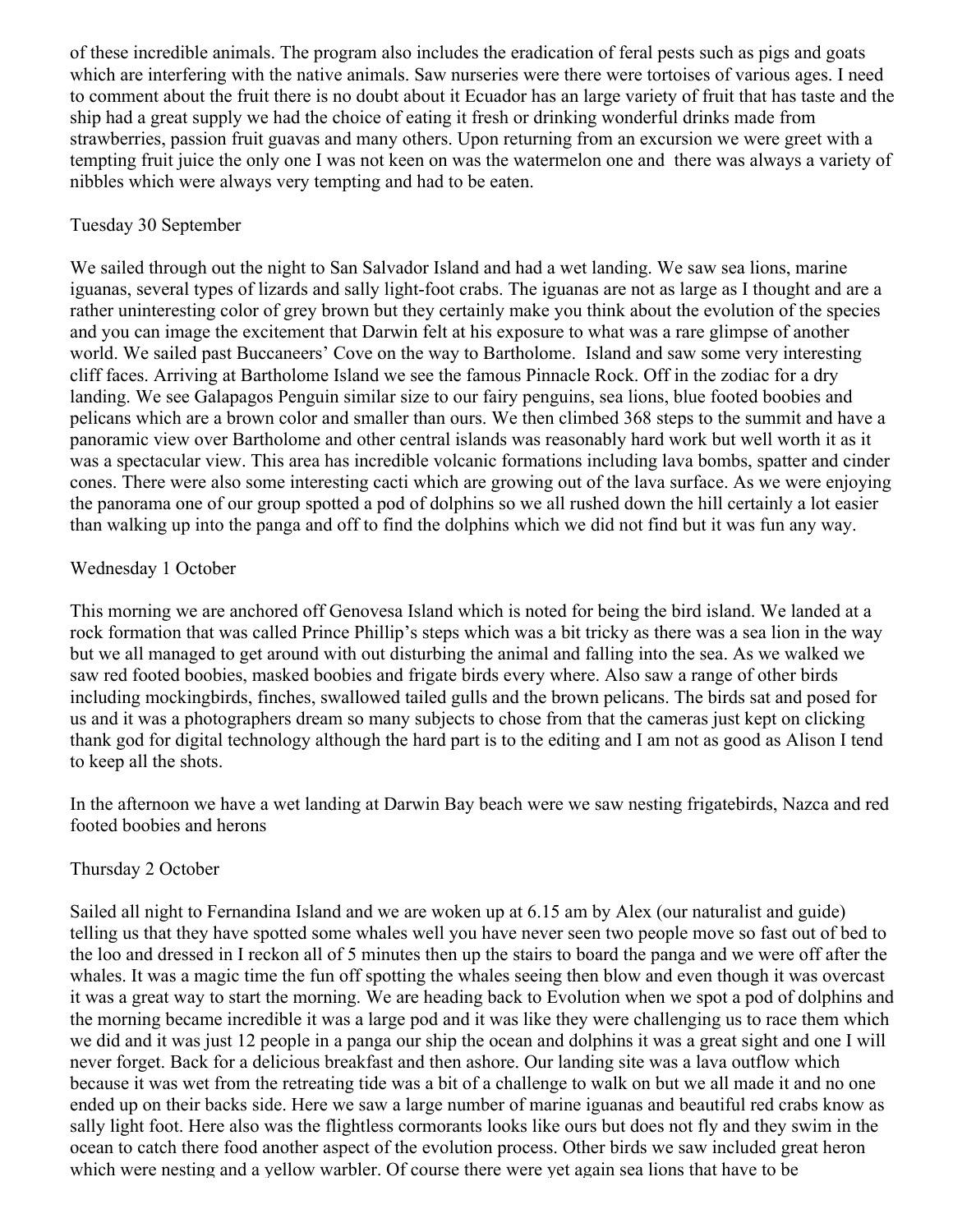photographers delight. Here we walked over the lava flows across crevasse which were rather deep and saw the end result of volcanic eruptions. Flora included cacti and mangroves. We also saw turtles both in the water and on the land and I found out that my camera can take great shots of the turtles in the water. This was a great morning. We up anchor and sailed short distance to Isabela Island landing at Tagus Cove. Once a shore we hiked up to Darwin's Lake and looked out over the many islands in the area including the Darwin Volcano. On this walk we had a truly wonderful experience. We came across a sea eagle which was as fascinated with us as we were with it. This bird literally sat on a tree branch just above our heads and talked to us and posed for its picture to be taken as you can image the fingers were very busy. Lots of birds including blue footed boobies, cormorants, penguins and a beautiful sunset.

### Friday 3 October

This morning we are anchored of North Seymour Island. Ashore a range of wild life greeted us including sea lions, land and marine iguanas swallow tailed gulls boobies and the magnificent frigate birds. I have to say these birds are pretty ugly to look at but when you see the male with his blown up neck which is brilliant red it is a sigh to behold and the chicks are gorgeous. Here we bunked the ship which meant we all had to stay inside while this operation takes place. Then we sail back at Santa Cruz and take a panga ride around at Black Turtle Cove and here in amongst the mangroves we saw turtles mating an interesting sight and juvenile sharks. This is our last night and our introduction to pisco sour and I am hooked.

#### Saturday 4 October

Back at San Cristabol coming a shore we pass fishing boat were they were gutting and filleting fish and they were surrounded by frigate birds and pelicans. Well didn't we have fun at the airport? We were given our set allocations and then they were changed which is fine but then this staff member comes up to our group and says no designated seats sit were you like and you are all first to go on board. Well that's fine we get into our seats near the front nicely settled when this obnoxious woman starts screaming at us to get out of her seat well I just sat but my wimp of a friend caved in and we moved and that's when I lost it. The air hostesses were of no use what so ever. All I can say that flying with Aero Gal was a disaster and they certainly let down their country and I would not fly with them again. We were late getting back to Quito due to the weather but given the flight path the strip in the middle of the city and the mountains happy to be late.

### Sunday 5 October

We woke to not a nice day but headed out for our drive to the Cotopaxi National Park and the highest active volcano. Along the way we pasted some examples of the original type houses that the people use to live in not unlike those you see in Africa. In the national park at Lga Pimpiopungo at a height of 3830 m we walked around the lake was a slow walk because of the altitude but we managed had a shower of rain and then blue sky for awhile. We could see the volcano at this time. Then off to Hacienda La Cienega for lunch which was a lovely meal. The entrance was a long drive way with very old gum trees on either side of the road.

Evening meal at Osterlicht's Blu and once an again a beautiful meal with lovely Chilean wine.

#### Monday 6 October

Sleep in then off to the airport to catch our plane to Coca to start our trip into the jungle. Well they announce our plane is late that's fine and as we look out the window and they are working on the nose wheel of the plane we were to fly in so not sorry we are late Another plane arrives and we are off for our flight over the Andes to the jungle. Looking out the window it was like being back in Papua New Guinea and even after we land felt the same. It was hot humid and tropical vegetation and of course it is on similar latitude to P and G. So here we climb into a canoe with an outboard motor and set off up the Napo River for a couple of hours. On the way we see an oil drilling site and hear how the burning off of the gas causes the death of millions of insects every day and how the water used in the drilling process is polluting the river. We arrive up the river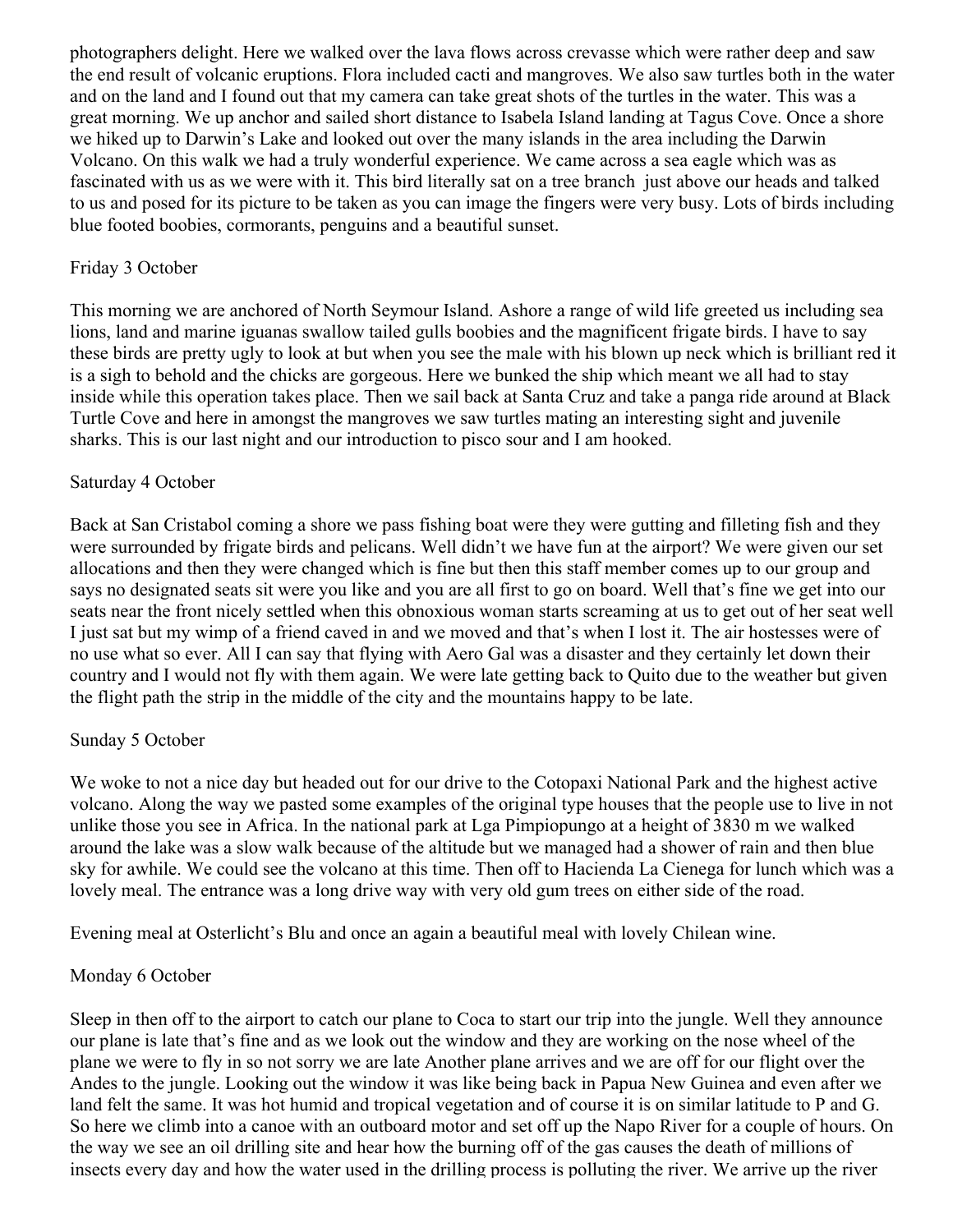some two hours later and transfer to a smaller canoe which has too paddlers who are natives to this particular area. We now set off and paddle up blackwater creek what an experience here we are in the jungle on a not very wide creek in a small canoe and it is getting dark and of course in the tropics one minute it is light and the next its dark but wait for it we are paddling in the dark being guided by our native guide occasionally they turn on a light but his knowledge of the logs, bends and the way forward and his incredible eye sight makes for me an exciting trip. We saw lots of trees etc and fly flies which I have not seen for years they were on the banks and they were lightening the way like an airport run way. Also saw moths, bats and horse flies and there was the odd mosquito. We realize we are nearing the lodge as the creek starts to widen and we are also experiencing the start of a thunderstorm. Up ahead is the lodge and you thing we have arrived in a beautiful spot and another adventure is about to begin. We are settled into our accommodation which is made of the local wood and has a high thatched roof. Modern bathroom and well protected from bugs with fly screens and mosquito nets. Here comes the one thing that was a bit hard to get use to on the bathroom door is a list of instructions the usual stuff but one bit that gets me is that we are to place our toilet paper in the bin and not the loo. It was a bit hard to get use to initially but then became the norm. This was fairly common occurrence in the places we visited apparently their sewerage system cannot cope with loo paper. I never asked what they did with it. Dinner and off to bed as we have an early start. This lodge is eco friendly and run by the local community. All staff are males and these people who wait on our tables have been trained extremely well they would be able to work in any restaurant. Overhead fan going a slight breeze and just the night noises of the jungle beautiful what a way to go to sleep.

### Tuesday 7 October

Up at 4.30 am and off in our canoe at 5.30. Just a short trip across the lagoon and then a 45 minute walk though the jungle which was interesting the only problem was my glasses kept fogging up and the perspiration was a bit of a problem with the glasses as well just kept using the towel. We then climbed up an observation tower 112 m so for me to do this was a great achievement had a bit of vertigo but have had worst. We saw a lot of different types of birds including macaws and parrots. It rained on the way back but with it being hot was not a problem main thing was to keep the camera dry. Lunch and a sleep then back in the canoe across the lagoon and into a small creek once again we saw birds and caimans. Other Australians there mainly from Melbourne so we were able to get the football scores which caused a fair bit of banter much to the amusement of the other non Australian guests.

# Wednesday 8 October

Up early this morning and down the creek to clay licks and there we a lot of parrots at each of the two sites. The parrots and parakeets come to eat the clay to aid in the digestion of their diet of unripe seeds and fruits. On our way back from the second clay lick we saw crested owls, I think a pygmy owl, monkey pygmy monkey and the giant otters. These guys were shy but we did get a good look at them it was exciting. Even though you have to look for the fauna when you spot a bird or a monkey or the otters it is an exciting and awesome moment.

### Thursday 9 October

Well we got to sleep in until 6am. Over the lagoon was a light fog which showed the environment in a different light. By the time we left the lodge the fog had burnt off and we had a sunny day. We went down blackwater creek to the warehouse along the way both ways we saw birds monkeys and the otters again which was rare so we think we are pretty special having seen the otters so many times. This was a family group that they think a caimans attacked some time age and it is only recently that they have sighted the otters again. We were treated to an afternoon thunderstorm which delayed our afternoon excursion. Went up a different small creek a short way then walked for awhile saw birds, plants ants nests and leaf cutter ants a type of ant that takes small pieces of leaves back to there nest. Walking back in the dark to the canoe was a bit of a challenge especially trying to keep the glasses un fogged and free of perspiration. We are going to another lodge in the morning apparently it is fairly primitive.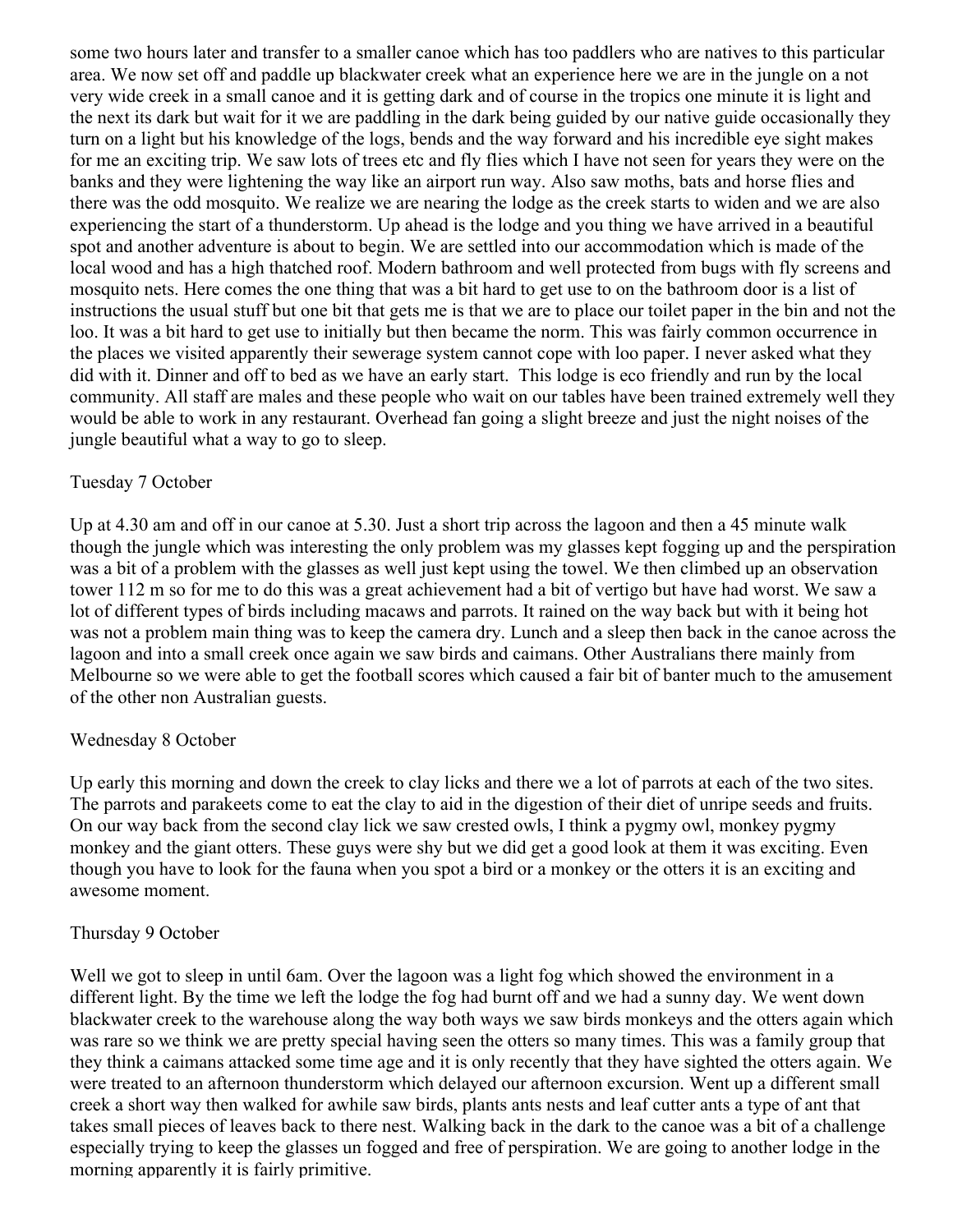#### Friday 10 October

Left Napo Lodge at 6.30am with a thick fog over the lagoon but this burnt off by the time we entered black water creek. We saw macaws night jay and monkeys there is no doubt these guys are cheeky and agile the way they move about from tree to tree. Just before we got to the warehouse we came across a tree that had fallen across the creek last night and our way was blocked. Out came the machetes and path was cleared for us to continue also some one had come up stream from the warehouse and we left him to clear the rest. The level of the creek raises and falls on an almost daily bases as it is effected by rain fall and given we had a down pour the night before could see the effect on the water level. At the warehouse we transferred to a motorized canoe and then headed off up the Napo River to another lagoon. What a beautiful spot we arrived at a small wharf were there was a house built out of natural and local material. We had a glimpse of the fresh water dolphins that live in this particular lagoon. All the usual birds and also vultures were close to us. Had a lovely lunch a nice cold beer and then into a hammock for a sleep then off around the lagoon to look at the flora and fauna. We took everything with us to this site and that included all our linen the lodge had mattresses, food gas bottle and our own chef who was in his uniform for the trip. We had a shower no hot water but soap and it was refreshing. Off to bed under the mosquito net listening to the night sounds of the jungle

#### Saturday 11 October

Well we left our lovely lagoon and headed back up the Napo to the warehouse. They came looking for us as we were running later transferred to another canoe and was back at the warehouse in no time. Resting in a hammock when our guides tells us that the shaman is their and he will do a cleansing session. This small older man with dark skin tells me their will be noises and the movement of a tree branch. Apparently in village life he undertakes this ceremony at night and after he has taken a drug which was probably a haullicgenic type compound. I sit on a block of wood with my back to the Sharman and he begins it is hard to describe the feeling I had but it was a combination of peace and well being. Alison took some pictures and looking at myself I was well and truly relaxed it was an interesting experience for those of you who practice reiki it was similar experience but different. Back up the creek to the lodge and a late lunch which they held for us. Talking food I ate over the proceeding days some interesting food including raw beef and many varieties of potatoes. Also with each meal there was always a dish that was spicy and hot. Could not get a recipe but had oil, vinegar, chilies and Spanish onions. A small amount was enough because of it being hot from chilies but it really added flavor to soups and bread and I got to like it needless to say I stopped using salt which was a good thing. The other treat!!! was palm hearts as Alison said the only good thing about this dish was the dressing. The bread at the lodge was good not the sweet tasteless rubbish we got in some of the other places. On the way back we saw a zigzag heron and I got some great shots. Our guide Santiago a delightful young man who is passionate about his country and the environment showed us a presentation of maps and the effects of oil exploration and logging is having on Ecuador. The presentation was excellent and gave us a good over view of that part of South America. A large new group has arrived and we gathered they are a bird watcher group. Have developed quiet a taste for gin and tonic.

The contrast between the Galapagos Islands and the jungle is that in the former you are literally falling over the wild life while in the latter you have to look for it and be quiet.

### Sunday 12 October

Well this is our last day in what has been a wonderful experience in observing the wild life and seeing a small part of the vast species of plants and trees that are found in this area. We went for a slow trip down black water creek and saw lots of birds including a heron but the best part was the monkeys they were in fine form and the theater they performed was very entertaining. Also we were lucky and saw the giant otters yet again we certainly were luck in that we had four sightings.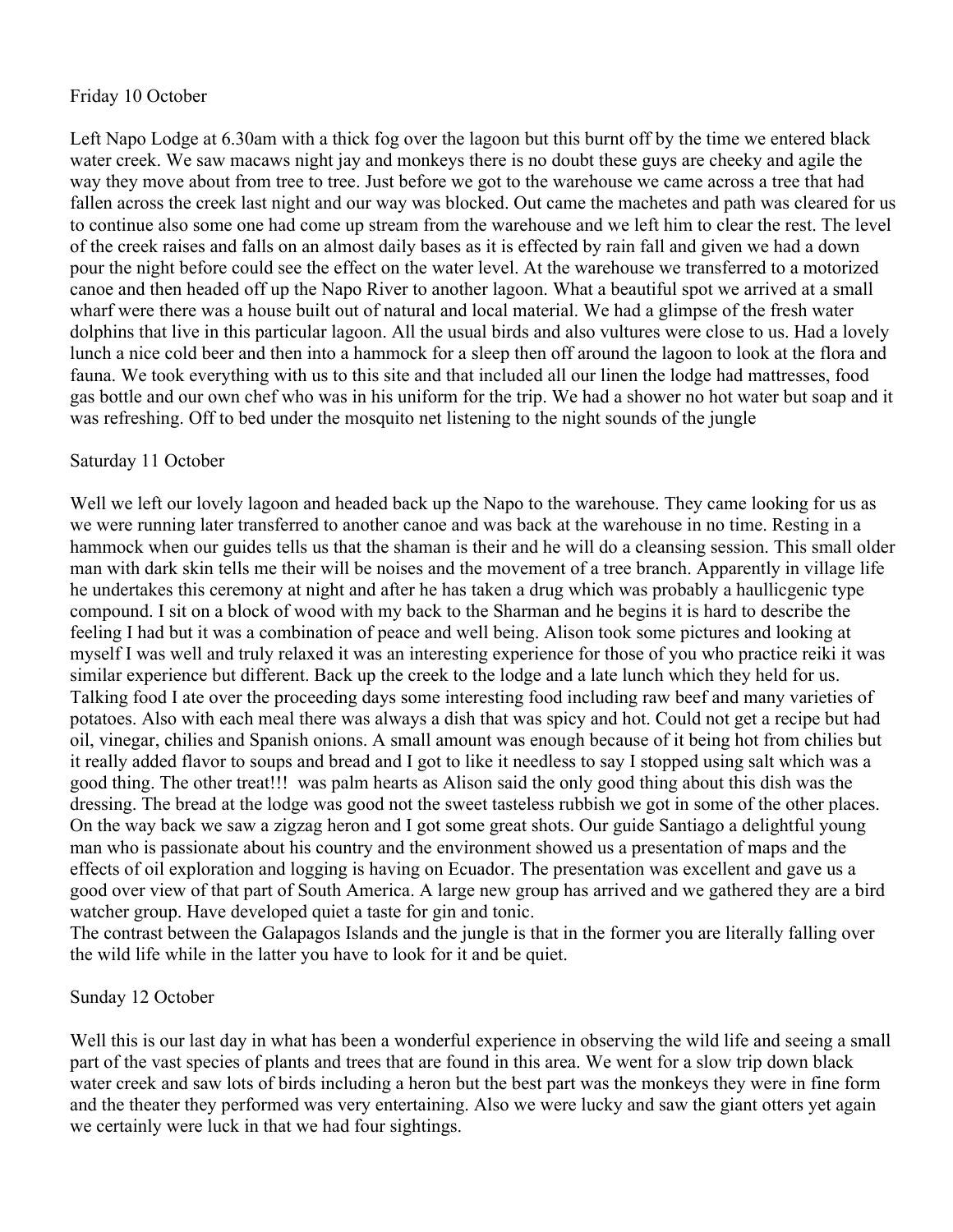### Monday 13 October

Well today we are off down the creek and then the Napo back to Coca for our flight to Quito. As usual the plan was late but a quick flight and we are in Quito. Lunch at Octava de Corpus it was a lovely meal set amongst some interesting paintings, china and sculptures. Then off to the Villa Colonna to collect our luggage. Rudy was not home when we got there but rushed back from ever he was to see us off. This was a great place to stay even though we got charged for storing our luggage. It is now raining and the museum we were to go to was closed. Our guide wanted to take us to the shops but we said no thanks and went to the airport instead. Yet again our plane was late and there was some interesting theater they were looking for a small number of passengers who were taken out the back were they identified their luggage which was then opened and search. This take off from Quito was an interesting one the climb out is fairly step but this time it felt like we were clawing our way into the air but we made had a bit of turbulence as an after math of the afternoon storm. Arrived in Lima and after we got off the plane seem to travel miles before we got to the terminal and off course they are yet again doing work at this airport just like they were when we were there 10 years ago. Off to our hotel which overlooked the ocean unfortunately it was a short stay as we had to be up early the next morning for our flight to Cuzco.

#### Tuesday 14 October

Up at 5 am and off to the airport Liam remains an unattractive city all though I must admit they have cleaned it up compared to last time. Cuzco has changed the city square has none of the small stall holders like when we were their last time and it was full of tourists which I can hear you saying that the main contributor to the country economy as they say you should never go back. Taken to our hotel were we had coca tea although altitude was not a problem at this time. Then we were of to the sacred valley saw the ruins of Pisaq and then went to the Moray archaeological site. There are four round galleries the largest is 45 meters deep and the average height of each terrace is 1.80 meters This was an incredible site it is thought to have been an important agricultural experimentation centre during the Inca period like an out door laboratory were the Incas used their skills of architecture, engineering, scientist and philosopher to study the effects of the sun, moon and water on crop production. Archeologists are still learning from this site and no doubt further history about the Incas will be discovered. We then went to Maras the ancient salt pans once again the way this site has been constructed to allow for the harvesting of salt shows skills of the Incas was pretty incredible. The water comes out of the mountain range and is directed around the pans by small channels which are opened and closed to allow for the production of salt. Lunch was most enjoyable and reflected the tastes of Peruvian people. The museum in Cuzco had a very interesting display of pre Inca and Inca art. Our hotel the Libertador was certainly much more up market than were we stayed last time.

### Wednesday 15 October

Up and off to the railway station to catch the Orient Express Andean Explorer. A small hiccup my ticket was in my old name and of course they need to see your passport but it was ok and we went on board. It was certainly a well appointed train and the armchairs were very comfortable. There were other Australians on the train and opposite us was a couple from Sydney originally from the UK. So we caught up on the news from home. The observation car was a photographer's delight and there was certainly plenty to shoot. We climbed up out of Cuzco and along the valley which are farmed by the local people and up into the barren countryside of the Andes until we reached La Raya the highest point of the trip. We went though sun shine rain and there was even fresh snow on the high peaks. It was raining when we stopped and bitterly cold which was a pity as all the locals were there with there wares took some photos then back on the train. Food was excellent. The train them climbs down from the mountains and you then cross prairie like county flat and treeless Also saw these small blue colored buildings that looked like loos we later found out that that was what they were and it was a government initiative. Also saw some grave yards with many of the head stones painted blue. We also had some entertainment from some musicians and dancers which of course was pan flutes and Peruvian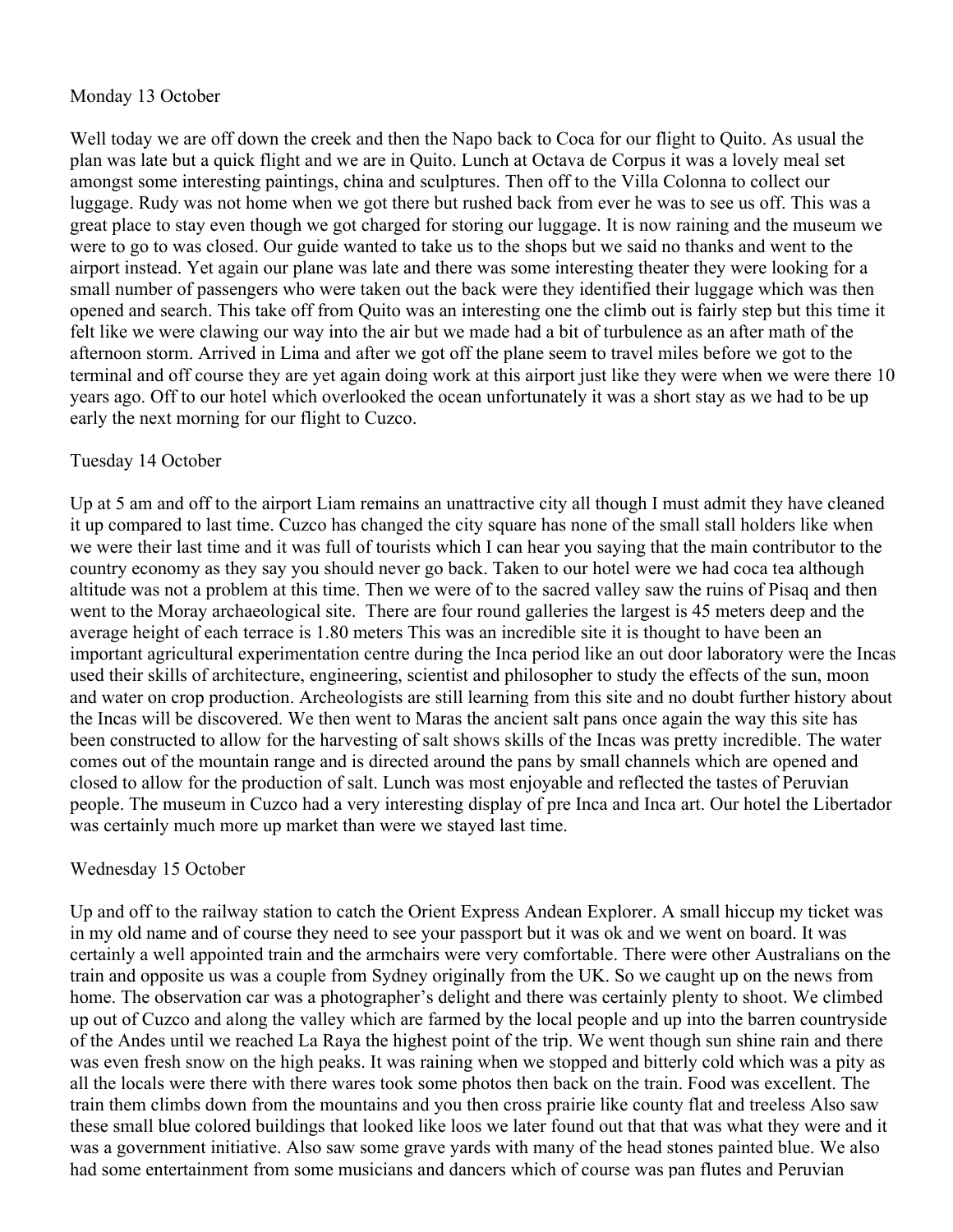music. We then arrive at the city of Juliaca what a sight along side the train line were all these small stores which sold absolutely everything from small items like screws to household goods the stall were literally inches away from the wheels of the train. We then pulled into the train station where we stopped and then another interesting sight the railway line is locked up at either end of the station and apparently once the train goes though the people move right back on to the train tacks. We arrived in Puno on dusk and off to our hotel on the Island. A bit of a disappointment we were shown in a lovely suite but unfortunately there was only a double bed so we were moved and while the room was fine was not as nice as the first one. The hotel was fine but I felt it was very commercial and lacked the welcoming environment of other places that we had stayed in. Our room overlooked the lake and we got to see the moon rising over the water which was a beautiful site. We found out towards the end of our trip that after we had completed the train trip the railway line and the road was closed because of disruption by the local land owners so people had to fly to Puno. I am glad that it did not happen to us as the train trip except for our trip to the village was the highlight of this part of our trip.

#### Thursday 16 October

Today we are on a small boat with just our guide and the boats crew off to the Uros the floating Islands. What can one say the way these are a wonder in the way they are made and how these people live there. Alison and I were dressed in local skirt, vest and hat was a funny sight. We learnt how they construct and maintain the Islands. Unfortunately I felt it was very commercial and there was a push for you to buy some of the craft items. We had a ride on a traditional style boat which allowed for some good photos of the villages. We then sailed though the reeds into clear water and went to Llachan Island. The wharf was a bite of a challenge rough stones which were very uneven and made walking a challenge. We went to a kindergarten were these delightful child were being taught by a local young man. They were a healthy looking group although they were a bit grubby. They were having lunch as we left the mothers take it in turns and it was omelet and rice look and smelt good. This Island is mainly raising beef cattle. You could see the original terraces created by the Incas. Then we sailed across to Taquile Island the last half an hour on the water was interesting as the sea was rather rough we tied up at a wharf but had to cross to other boats to get too the wharf steps. The crew of all the boats was great and felt quite safe. Then we stated our walk up hill not really steep but we are already at a reasonably high altitude so is was slow as you go passed one lady who did not look well was having a noise bleed and another young women had collapsed. We knew that we were at altitude but managed. Lunch was soup and a delicious omelet. Back to our boat only had to cross one to get to ours and the sea was calmer the back to the hotel was an enjoyable day.

### Friday 17 October

Well what a day we went to Sillustani to see the great temple of Pukara the oldest ceremonial site of the Altiplano Inca and pre Inca. Once again this site showed the skills of these people in that time with terraced hill side's fields at the lake level set out in such away that the water provides a means to support growth. The burial sites or towers were both round but pre Inca rough while the Inca used the traditional square blocks. Here we also saw the result of volcanic eruption with a lake an in the middle is an island the day was perfect for photos so have some great shots. We stopped and went inside a traditional house were there was a young woman and her two children the whole house and yard was emulate. The grandmother was buried in side the walls of this small compound. She has a fuel stove in which she burns animal dung and also we saw the food that she uses for their meals includes potatoes several types and grains she also had a shaped stone were she husked her grain. We saw the church of the Immaculate Conception which has a painting of the last supper it was hard to see the outline of Mary in this particular painting. For me the end of the day was unreal we drove to the geological formations of Tinajani the energy levels in this area were so high just standing among theses rock formation you could feel the energy radiating out. Touching the rocks increased the energy level Carol it was like the intensity you get with reiki. There was a local man there who came for a chat was under the influence of probably alcohol but he was interesting to talk to he informed us he was the guardian of this valley.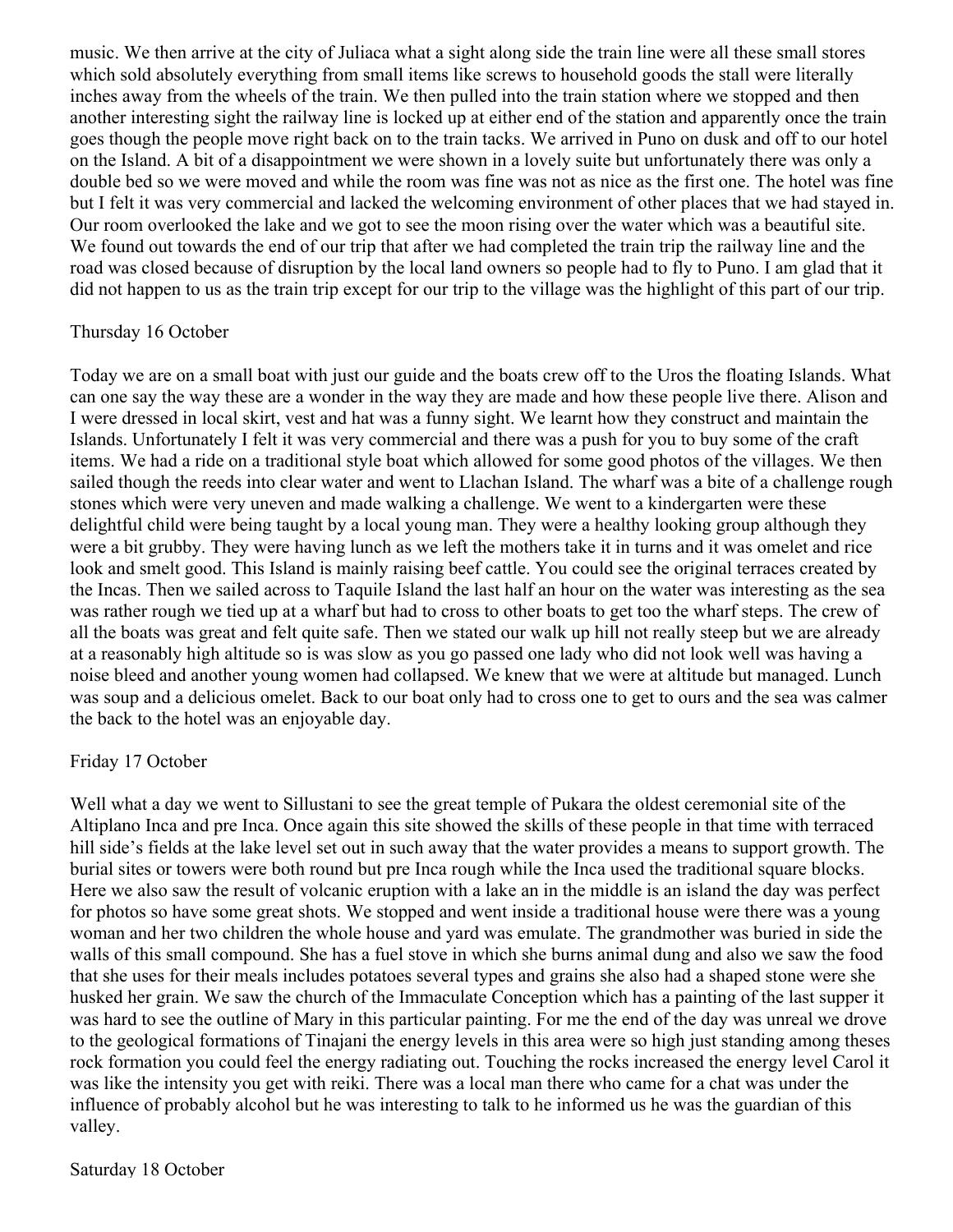This is our last day in Peru. Drove south from Puno along Lake Titicaca with our first stop at the phallic temple Inca Uyo. We then drove through a local village area were we saw the people plough the fields mostly using oxen or bullocks and wooden ploughs we did see the odd tractor. This area was a hive of activity as it was obiviosly the time to plant there crops, The other fascinating thing was the presences of graves in the fields and close to the houses a traditional custom. We had tea at a local house our guide new the young couple and this were we to see a carved rock face. We also went to another geological site just off the main highway know as the doorway of Amaru Muru which some claim is the doorway to other dimensions of the universe. The intensity of the energy levels here was very low nothing like the previous day I wonder if it was because it was so close to civilization??? Visited another church were a funeral procession was underway including a band playing and they were carrying the coffin to the cemetery. An old lady in the village had died. We could see the snow covered mountains of Bolivia in fact we were very close to the border. We stopped and went down to the lake to feel the water temperature unfortunately our driver got stuck in the sand. Was heaps of fun had to use the cars mats to get us out as there was no bush or scrub around that you could use. We got stopped by the police just out of Puno who gave our driver a hard time it was the only time that I felt apprehensive as this policeman was not a nice person he asked who we were but it was the look he kept giving us was really quiet scary. The roads in Peru are not the greatest and I think that the paved roads are rougher than the dirt ones.

#### Sunday 19 October

Up early and left Puno for a short drive to Julicaca to the airport and catch our plane to Liam. This city was even worst seen from the car and according to our guide it is not a nice place especially after dark. Went for a tour and saw colonial mansions and the colonial Pedro de osma where we saw an incredible display of Peruvian art was overwhelming but very interesting. We had lunch at the Museum Larco and then went threw this private collection of pre Columbian art which was huge there were cases and cases of artifacts in the storage room as well as those on display you came away feeling quit stunned imaging the production of these items in the past without today's modern machines. The main feature w as the Mochica ceramics and the other highlight was a room full of figures depicting the sexual acts ete etc. Dinner at night was at the Huaca Pucllana which has an archeological site that is a 1500 year old obde pyramid built by the orginial inhabitants of Liam. Liam is a lot cleaner but I still am not attracted to this city.

### Monday 20 October

Up at 4am to catch our flight to Santiago I have really got use to these early morning risers and have the packing of the suitcases down to a fine art. This was not a good morning with the airlines Lan hit me for excess luggage even though we were catching an international flight I was pretty annoyed but what can you do!!!! Arrived back in Santiago to a lovely clear well reasonably so sunny day and off to lunch at Akarana and yet again beautiful meal with excellent service. Down town to the Plaza de Armas the presidents palace which we could not go into as there was a foreign visitor and scrutiny tight. Walked though shopping malls mainly so I could buy a memory card. Then up to Santa Lucia Hill which enabled us to look out over Santiago. We went to a different restaurant than planned but was most enjoyable.

#### Tuesday 21 October

Yes we are up early 4am to catch our flight to Calama and this was the start of a totally different adventure. Dry barren but fascinating and we saw our first Vinacu an animal like lama/alpaca. Then we drove off the main road down to narrow road were the geographical structure was breath taking. Then on to San Pedro and Awasi. We were welcomed by the manage and given a tour of this resort and what a resort had a distinct desert flavor with lovely outdoor areas including an open fire place. Had a lovely breakfast which we enjoyed. Our accommodation was an adobie which was built from natural local material including a grass roof. Was lovely and cool during the day and warm at night because as you would imagine it gets fairly cool at night time. Also a small pool which while the water temperature were not all that warm I had a swim just so I could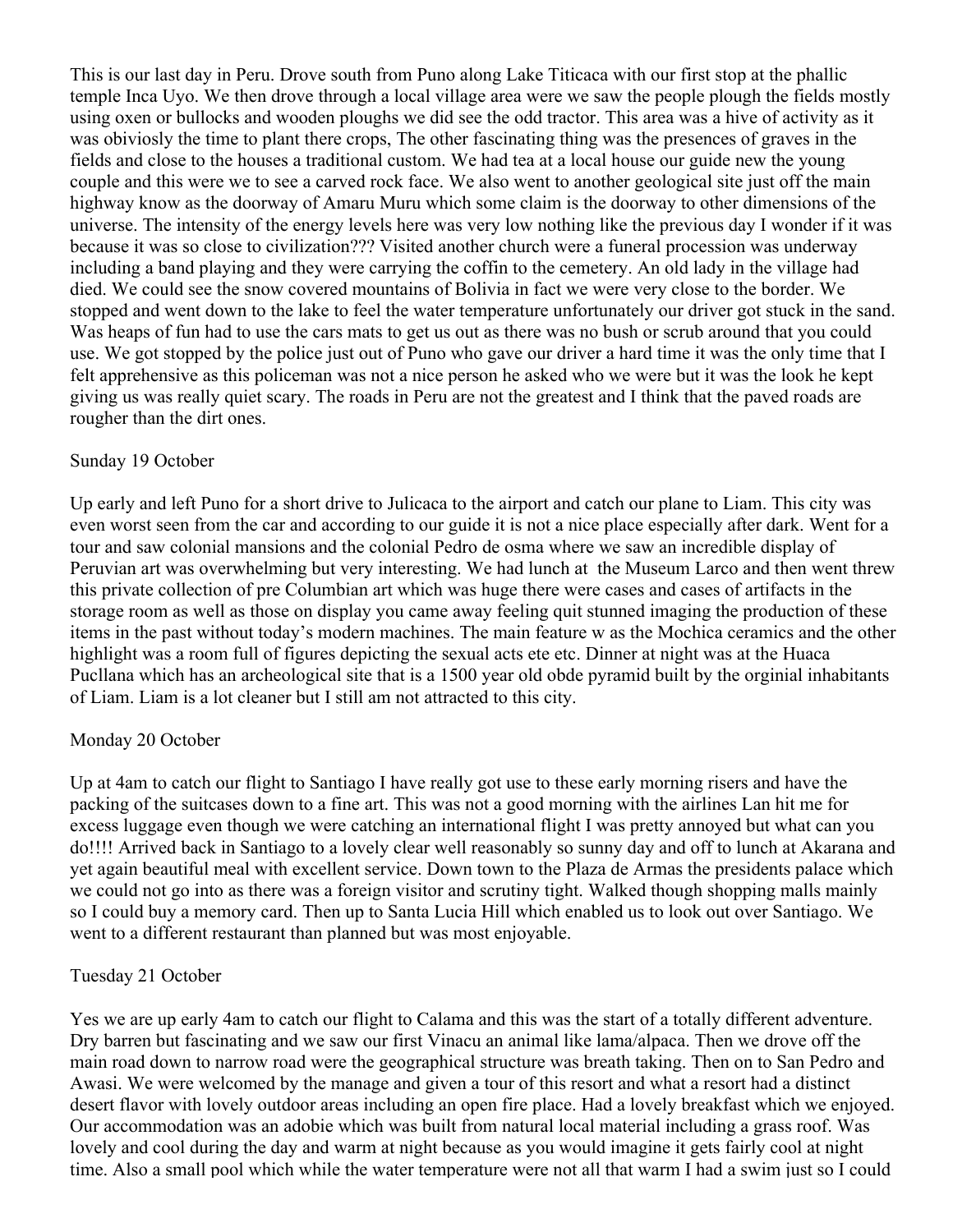say I had been in a pool in the desert at altitude. Went for a walk around san Pedro typical of many of the towns we have already seen not much on the outside but inside it is a different story. Lots of places to eat and buy things we only did a bit of shopping. After an afternoon nap we head out for the moon valley along the way we walk down a steep sloe to the bottom of the valley and the we set out on a 2 hour hike along a canyon floor were it was flat great but we had a couple of challenges to get down to the next level but we made it. The effect of the wind and erosion has created a fascinating landscape you could here the rocks talking as the heat of the day dimishes. We then watch the sunset back at the moon valley. While the walk was a challenge it was also exhilarating especially after we had completed it. Only problem was that I got sunburn in a couple of interesting spots though my trousers. Lovely out door shower so had my shower under the stars in a cool temperature our room had a tiny private courtyard were the shower was. Then off for a drink before dinner in front of the fire this was heaven and yes the stars were close just like here in the outback. Then we had a lovely dinner and off to bed for a much needed rest. We met some nice people and spent some time with them.

#### Wednesday 22 October

We got to sleep in a strange feeling did not get up to 8.30am lovely breakfast then off to Toconao which is famous for its buildings of linarite volcanic stone we visited its church. We then cross a creek which is the only running fresh water in this area. Then we set off for the Atacama salt lake across some barren and desolate country. Safety was a high priority and our driver/guide was in radio contact with Awasi on a regular base and we always had stacks of drinking water. We arrive at the salt pans which we walk though. The salt pans are the result of the evaporation of salty ground water it is rough site until we come to a lake which has flamingoes on them. And here the camera just keep clicking I have some of the best reflection photos I have even taken. After our usual afternoon nap we head north for a few kilometers were we walk up a hill to an old Inca temple a highway resting place here the Inca would plant crops and this would enable the messengers who moved throughout the empire to get food and of course the most precious thing of all fresh water. We then go to the San Isidro church Spanish influence which is a small low building with a bell tower that is still cared for by the descendents of the family that built it. we then stopped on the way back at Quitor Pukara an Atacama fortress that dates back to 9,000/8500 BC. Here you can see streets, houses, communal areas and you can feel see and hear the people who lived there before they were defeated by the Spanish. The site has a commanding view of the Andes and surrounding country side and as the Incas had the high ground you have to stop and think how they were defeated. We then walk a short distance were we see the head of a man and a women carved into the rock face and as we progress up this canyon were there is a tunnel that goes thought the mountain and a natural steep pathway up the mountain.

### Thursday 23 October

Today we left San Perdo and headed east towards Bolivia and Argentina. We climb up the Jama Pass 13800ft were we get even better views of the Licancabur Volcano 19400ft. This barren landscape is awesome and ever overwhelming. We stop at a pond that has ice on the shallow parts of it and we start to see birds and other wild life. We then arrive at the Pakana Monks rocky formation and once again the wind and erosion has created a number of shapes and we have fun identifying animals and birds in these formations. We then head out on the sand and drive to Tara lake were we see more birds alpaca and lamas and a variety of low scrub, vegetation and ground cover. We were at 4600 metres and we knew it, our driver/guide now produces a superb lunch including a bottle of Chilean red wine. What a place to have a picnic there is just the three of us and the landscape. I manage to capture a salt storm on my camera. The drive back to Awasi allowed for another look at this incredible landscape.

### Friday 24 October

Our last day at Awasi and we went to some hot springs a short drive from San Pedro. We had our own pool which had a small waterfall so you could have a spar as well as being in the warm water. Pool was only a couple of feet dept and the water was crystal clear the floor was all stones. After a while you got use to the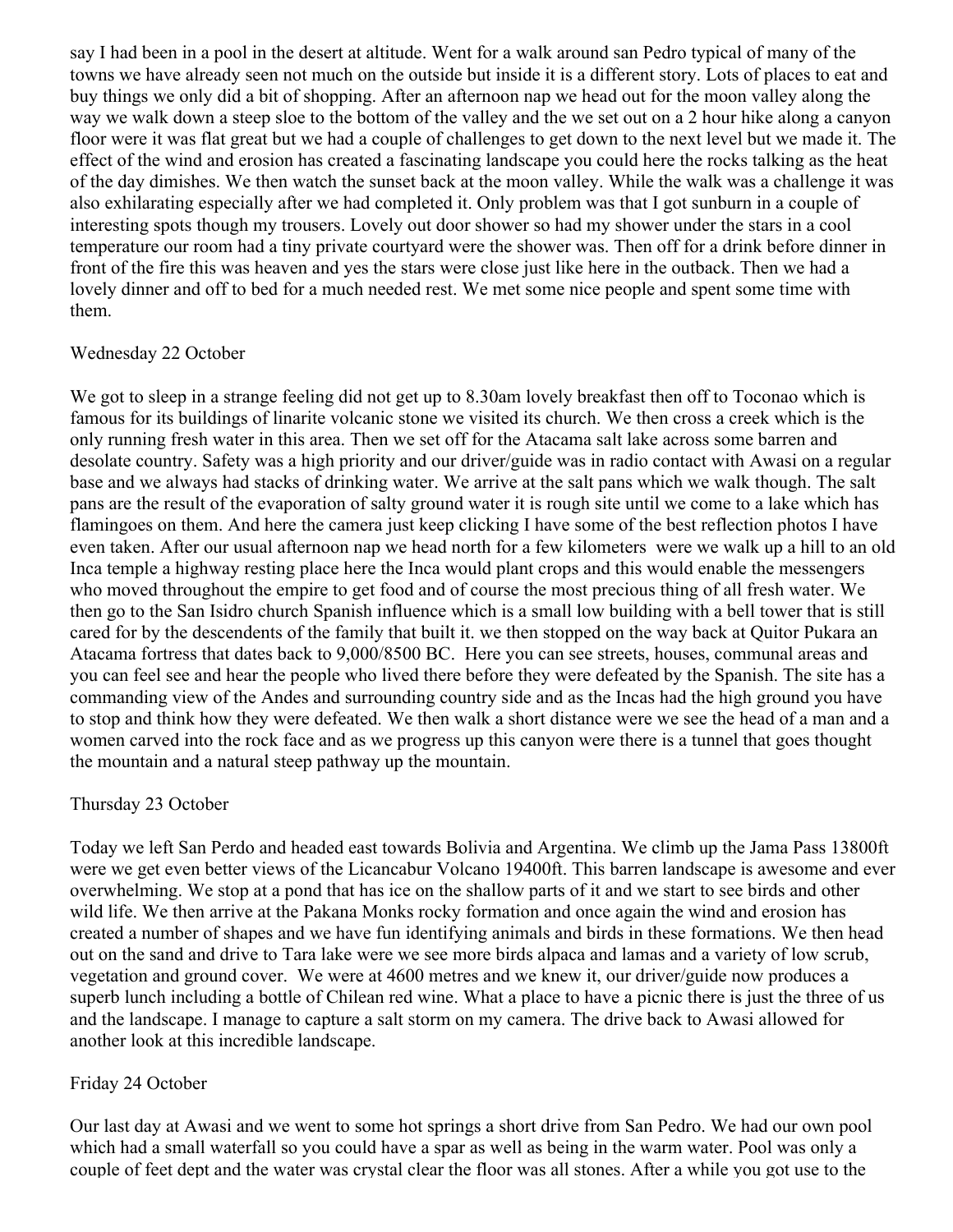temperature so stand up or get out get cool and go back in. We had a snack drinks cheese and salmon lovely. The road we drove down to get to the springs was a bit like a goat track very narrow a car width and only a stone fence between us and the drop. Back to Awasi for a shower, lunch and then it was time to leave for the airport. This was a truly wonderful experience to be in such a desolate and barren place and yet there was great beauty in the landscape. On the flight was mainly cloudy but as we got closer to Santiago clouds went and you could see the snow covered peaks of the Andes. This was the first flight that arrived on time.

#### Saturday 25 October

Well we woke to an overcast day and low temperatures. Walked to the Plaza de Aemas it was very quiet and back to the hotel. Evening meal in a restaurant next door to the Hotel Orly. As this was the night before the election it was very quiet and not many people about.

### Sunday 26 October

Up at 4.30am to catch our flight to Puerto Mott. We visited the Petrohue falls and the drove on through the national park to hotel Petrohue. Our hotel was located on the shores of Lake Todos los Santos and was a lot like a swiss chalet except it was multi storied. Our room was on the fourth floor and overlooked the lake. The day had started out cloudy but as the morning progressed it turnrd into a lovely clear sunny day. The snow capped mountain behind the hotel was a photographer's delight and yes the finger kept pushing the button so I have lots of shots to edit. After lunch we went for a three hour walk up towards the mountain then across dry river beds that have been carved out of the landscape by the melting snow and rain, through some trees and shrubs back to the lake and then back to hotel enjoyed it. The sunset on the snow covered mountains was pretty and took lots of shots. By this time it was fairly chilly and the temperature was dropping quiet rapidly.

# Monday 27 October

Another lovely day it's a bit nippy but not cold. We climb aboard a catamaran and across the lake to Penulla going pass three volcanoes Osorno, Puntiagudo and Tronador. Lunch was in a restaurant that looked out at the mountains and yes we had a lovely meal. Walked up to waterfall that they use to generate their electricity then back to the boat and trip back to Petrohue. We head off to Puerto Varas. Hotel on the side of the hill and our room looks out over the lake. Dinner was at Club de Yates another lovely meal on the lake edge. It is rather cool by this time but not too bad.

### Tuesday 28 October

We drove down to the port and board a ferry to cross to Chiloe Island. We saw sea lions, dolphins and lots of different types of birds. We drove south to the fishing village of Dalcahue where we see traditional style houses which are so small and fishing boats. Then on to Castro which is the Island capital were we see the traditional palafits (houses built on stilts along the shore). Here we see a church built of wood and this was something else, even the round columns were made of wood. We walk through the town and go to the markets which are quit colorful. We drive back to Puerto Varas along the east coast pass several fishing villages and see lots of trees and flowers. The day was spoilt as we came across an accident between a truck and a min van and it did not look good makes you stop and think. We have done some many kilometers on this trip. The other scary part was the fuel leaking out of the truck and no fire engine.

Dinner tonight was appalling to the point it was almost uneatable. For a hotel that is well appointed and has great views the food left much to be desired I guess it could have been because we had a set menu but most places we ate we had set menus and the food was great.

### Wednesday 29 October

You guessed it up early yet again and off to the airport to fly to Punta Arenas. We are now experiencing cooler weather but after all this is Patagonia and we are way down south. We leave the airport and the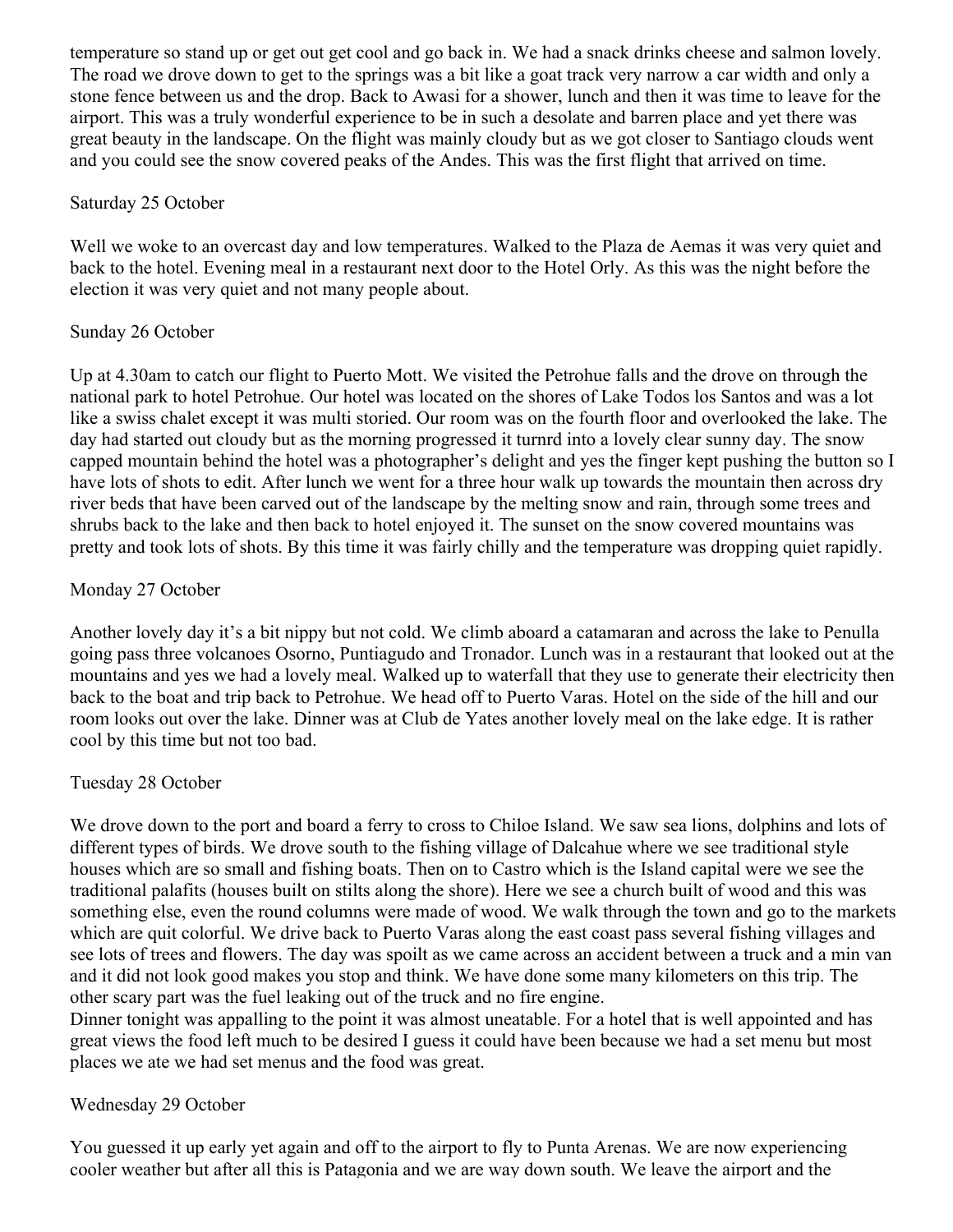Magellan Straits and head out into the pampas steppes which are flat and barren looking. We pass mobs of sheep and cattle and there is much excitement when we see our first lot of wild life which is a native ostrich called a nandu and look a lot like our emu. Also we see eagles and flamingos. We arrive at Puerto Natales and get petrol then head out towards the National Park Torres del Paine. We next stop at the Mildon caves were archeologists found evidence of an herbivore animal that lived 12,000 years ago. As we continue to drive south we get our first glimpse of the Paine massif. Here we see large numbers of guanaco like lama/alpaca, condors, swans flamingoes and geese. It is a beautiful day mild and sunny. We cross a very narrow bridge on our way to Hosteria Las Torres and while we can see our accommodation because of the winding road it takes some time to get there.

#### Thursday 30 October

We drove though the national park stopped at a waterfall and the wind was blowing at 80 to 100 kilometers we both nearly got blown away so did not walk to the falls. Arrived at Greys Lake and the weather is not looking good the winds are strong and we are having rain. We had a great lunch and then the good news we are going up the lake to see the glacier. So we drive to where we will get the boat a few minutes walk include a suspension bridge which I cross and do not think about what I am doing. We put on life jackets get into a zodiac and go out to the grey 11 which is a little boat and we head off. All we see all the way up is water over the front windows for me it was a scary trip. We eventually arrive at the Grey Glacier and like all glaciers it is spectacular. Take lots of photos and then we have a drink with the ice coming from the glacier I think they gave us this to steady the nerves. The trip back was great could see all the way and on this trip you realize how many icebergs we navigated passed on the way on. The glacier is over10,000 years old and there has been a major change to it with land exposed that was previously covered in ice of course that starts the debate about the green house effect. After the previous trips in zodiac and all the rules you follow like how you grip hands and one person gets off at a time etc this trip was a real eye opener with people practically walking over the top of you I got sick of the behavior and elbowed my way off and back to the dock that was also moving about a fair bit due to the weather. We were luck no rain until we got back to our vehicle back to our hotel.

### Friday 31 October

Well we woke up to a grey overcast day and rain. We drove through the national park but between the rain and the clouds could not see very much. We drove down to a lake and had a bit of challenge in getting back up a small hill. We are driving along and a large bus is across the road they obliviously decided that the track was too slippery and he tried to turn around and got struck. We stayed for awhile while they tried to get them out with no luck so we left there was help on the way. As we drove out of the park we had snow and there was fresh snow on the mountains the guide could not believe the weather we were experiencing. Arrived back in Puerto Natales and spent the afternoon watching TV and the weather out of our hotel window it was just too miserable to go out.

#### Saturday 1 November.

We drove south to Punta Arenas through snow and rain. Went out to Otway Sound hoping to see penguins but non there. Did a tour of Punta Arenas and if the weather had been better would have been a great experience. It was bitterly cold raining and windy. Had a good flight back to Santiago.

#### Sunday 2 November

We took the subway from our hotel downtown and wandered around the city saw markets and as it was such a nice day there were a lot of people about. We went and saw the San Francisco church which has been restored. Caught the subway back and the rains have tyres just like the had in France all those years ago and guess what the carriages are imported from France. The subway was so clean no smells and no graffiti. We had dinner at the Casa Real which is at the top of Cerro San Cristabal and all the city was laid out below us